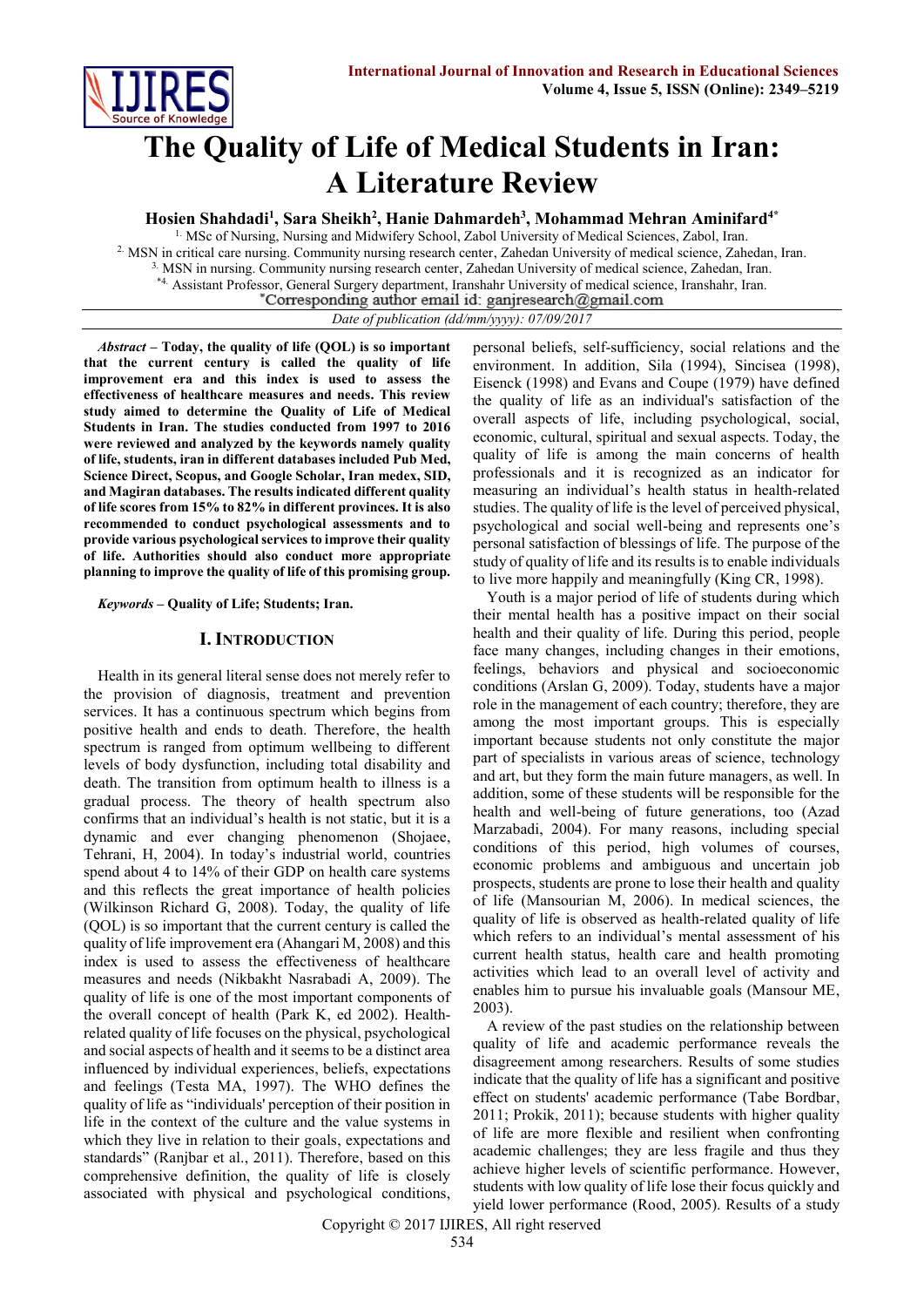

in Gilan showed that only 38% of students have enjoyed a good quality of life (Soltani R, 2010). In another study in Gorgan, the quality of life of 49.5% of students was desirable (Mansourian M, 2007). Navabinejad (2006) in his research states that students experience many educational, finances, marriage, personality, behavior and social problems (6) and (15). Kafi et al. (1995), Nasri (2001), Jamali (2004) and Omidian (2006) also argue that college life is a stressful life. They insist on promotion of factors improving students' quality of life and their health. This study reviews and summarizes the results of studies conducted on the quality of life of medical students in Iran.

### **II. METHOD AND MATERIALS**

This Review study surveyed the quality of life in medical students in Iran. for data collection The English and Persian studies conducted from 1997 to 2016 were reviewed and analyzed by the keywords namely quality of life, students, Iran in databases of Pub Med, Science Direct, Scopus, Google Scholar, Iran medex, SID, and Magiran databases.

#### **III. RESULTS**

Studies conducted during 1997-2017 were reviewed. A total of 63 articles were found with relevant keywords. 21 articles were consistent with the research objectives and investigated the quality of life of medical students in Iran. A number of abstracts were also reviewed, because the main articles were not available. Table 1 presents a summary of the most important studies reviewed in this paper during 1997-2017.

| ID | Authors           | Year | Province            | Sample size | Accepted Quality of |
|----|-------------------|------|---------------------|-------------|---------------------|
|    |                   |      |                     |             | life score          |
|    | Mazlom et al      | 2005 | Khorasan razavi     | 130         | 28%                 |
| 2  | Tabaraei et al    | 2011 | Qom                 |             | 82%                 |
| 3  | Baghistani et al  | 2011 | <b>Bandar Abbas</b> | 118         | 50%                 |
| 4  | Salehi et al      | 2012 | Tehran              | 200         | 61.2%               |
| 5  | Tall et al        | 2012 | Isfahan             | 120         | 19.8%               |
| 6  | Khalatbari et al  | 2011 | Guilan              | 612         | 51.57%              |
| 7  | Alibeik et al     | 2011 | Isfahan             | 60          | 36%                 |
| 8  | Amiri et al       | 2012 | Semnan              | 525         | 33%                 |
| 9  | Hosieni et al     | 2012 | Khorasan shomali    | 300         | 15.2%               |
| 10 | Hamid et al       | 2012 | Khozestan           | 160         | 38%                 |
| 11 | Baniaghil et al   | 2013 | Golestan            | 126         | 31%                 |
| 12 | Shahbazirad et al | 2014 | Keramnshah          | 120         | 41%                 |
| 13 | Janfariani et al  | 2015 | Isfahan             | 1000        | 70.70%              |

Table 1. Quality of life in medical students in Iran from 1997-2016

#### **IV. DISCUSSION**

It is necessary to pay attention to the quality of life of medical students (Ad Hoc Committee of Deans, 2004). Various studies have shown that medical students have lower quality of life, compared to other students (Dyrbye LN, 2006; Dahlin M, 2005). In the studies of Mohammad Alikhani et al., the mean QOL scores of students of Qazvin University of medical sciences in physical and mental dimensions were 73.50 and 63.01, respectively. Also, regarding the eight dimensions of quality of life, the highest and the lowest scores were associated with physical performance and role limitations due to emotional problems, respectively (Bahmani B, 2004). Nikbakht Nasrabadi et al. in their study reported the mean scores of the quality of life of students in physical and mental dimensions as 80.2 and 72.2, respectively (Testa MA, 1997). Tiraie et al. investigated the correlation between emotional intelligence and quality of life of students of Qom University of Medical Sciences and obtained the mean QOL score as 89.38. The QOL score of 25% of the samples was above 95, while in 25% of the samples, this value was below 82 (Tabaraei Y, 2010). Ramezani and Nazarian Madwani (2013) and Baghestani et al. (2008) in their

studies concluded that the quality of life of girls is lower than boys. This was similar to the results of a study conducted by National Center for Health of Germany, in which the quality of life of men was higher than women in all aspects (Kurth BM, 1998). In addition, in the study of Amini, the quality of life of boys was higher than girls (Amini M, 2007). Salehi and Dehghani Nayeri pointed out that living in a dormitory with many roommates increases students' anxiety and decreases their quality of life (Salehi T, Dehghan Nayeri N, 2011). In the study of Amiri et al., native students enjoyed higher levels of quality of life (Amiri M, 2014).

## **V. CONCLUSION**

The overall status of quality of life of medical students in Iran was good and relatively low. Various factors are effective in this regard. Based on the results of different studies, it seems that taking measures such as: selection of native students at universities, launching counseling clinics in campuses and dormitories, holding briefing and training courses on college life, improving sports and recreational facilities and programs can improve student's quality of life. It is also recommended to conduct psychological